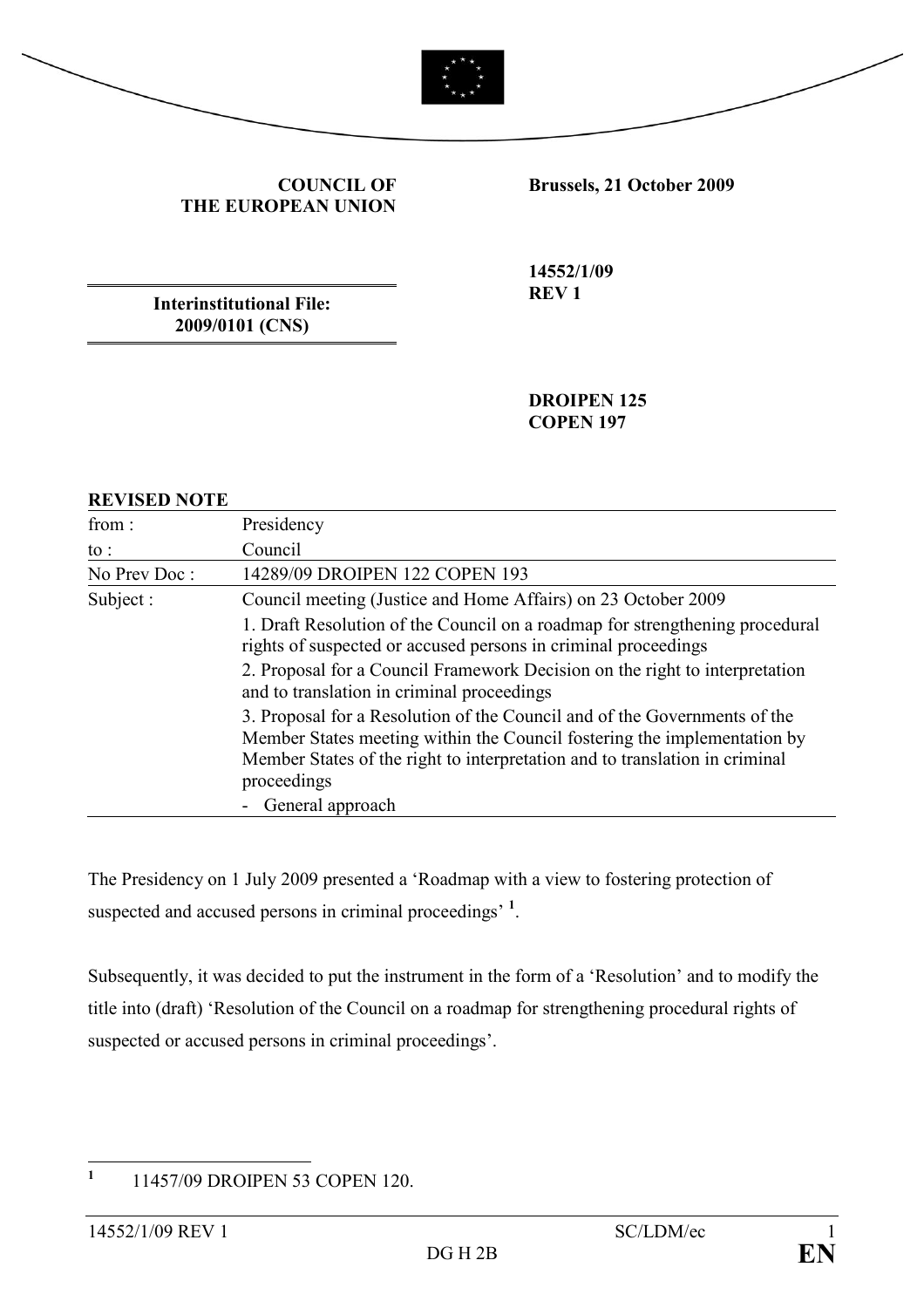On 8 July 2009 the Commission presented a proposal for a Council Framework Decision on the right to interpretation and to translation in criminal proceedings<sup>1</sup>.

The Presidency, considering that guidelines should be given to Member States with a view to promoting the effective application of the rights contained in the proposal, submitted a draft Resolution to accompany the Framework Decision<sup>2</sup>.

The Friends of the Presidency, the Working Party on Substantive Criminal Law, the JHA Counsellors, the Article 36 Committee and the Permanent Representatives Committee (part 2) examined the texts during various meetings.

The situation as it stands can be described as follows:

## ROADMAP:

FR, IE, NL and UK have a Parliamentary scrutiny reservation. LV has a linguistic scrutiny reservation.

# Modifications made / Remaining outstanding issues:

Reference is made to the text reproduced in Annex 1. There are no issues outstanding.

 $\frac{1}{1}$ 11917/09 DROIPEN 60 COPEN 133 + ADD 1 + ADD 2.

<sup>2</sup> 12116/09 DROIPEN 66 COPEN 139.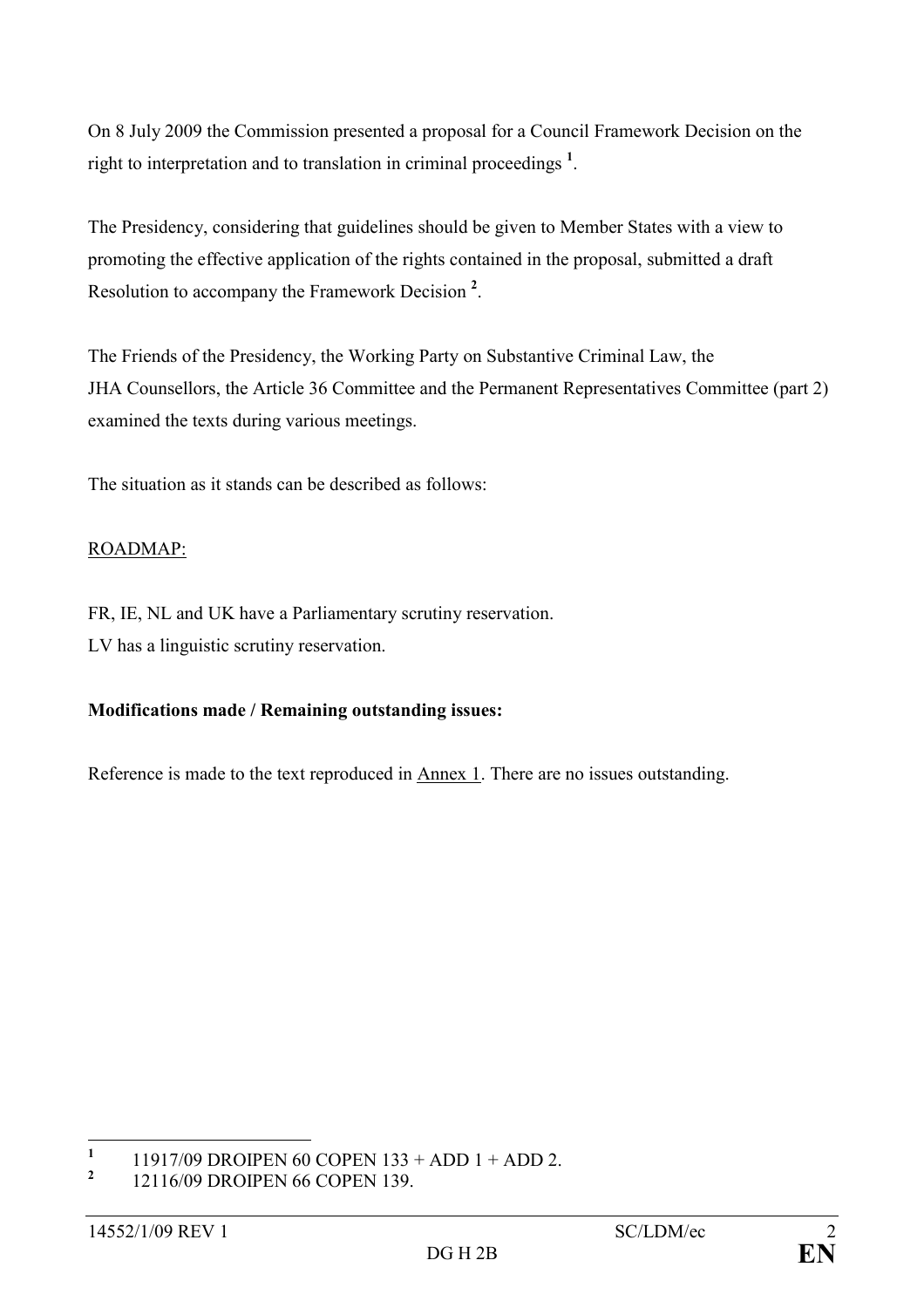#### FRAMEWORK DECISION:

CZ, DK, FR, IE, LT, MT, NL, SI and UK have a Parliamentary scrutiny reservation. LV has a linguistic scrutiny reservation.

#### Modifications made / Remaining outstanding issues:

Reference is made to the text reproduced in Annex 2. There are no issues outstanding.

To be observed that SI suggested submitting the text as it results from the discussions in the Council bodies to the Secretariat of the Council of Europe, in order to verify whether this text is in conformity with the ECHR, as interpreted by the European Court of Human Rights ("Strasbourgproof").

The Presidency notes that the Secretariat of the Council of Europe has been informally consulted on all three draft instruments (see 12394/09 and 12926/09), has taken a view on the initiatives and has submitted positive opinions on them. The comments of the Secretariat of the Council of Europe have been determinant for the Presidency's negotiations all along the procedure.

#### RESOLUTION:

DK, FR, IE, LT, MT, NL, SI and UK have a Parliamentary scrutiny reservation. LV has a linguistic scrutiny reservation.

#### Modifications made / Remaining outstanding issues:

Reference is made to the text reproduced in Annex 3. There are no issues outstanding.

 $\mathcal{L}$  , we have the set of the set of the set of the set of the set of the set of the set of the set of the set of the set of the set of the set of the set of the set of the set of the set of the set of the set of the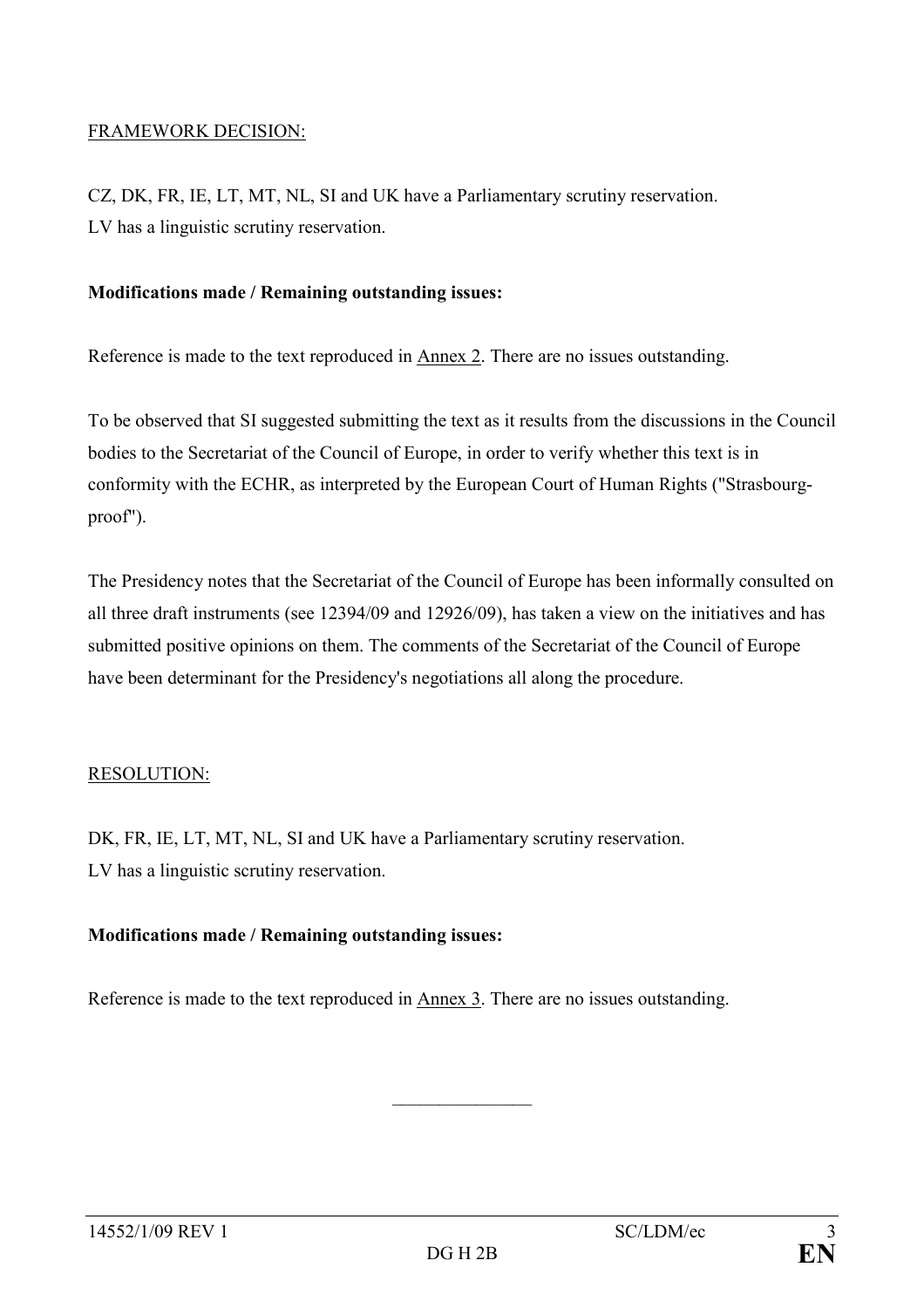#### Draft

# Resolution of the Council on a roadmap for strengthening procedural rights of suspected or accused persons in criminal proceedings

The Council of the European Union,

Whereas:

- (1) In the European Union, the Convention for the Protection of Human Rights and Fundamental Freedoms (the "Convention") constitutes the common basis for the protection of the rights of suspected or accused persons in criminal proceedings, which for the purposes of this Resolution includes the pre-trial and the trial stage.
- (2) Furthermore, the Convention, as interpreted by the European Court of Human Rights, is an important foundation for Member States to have trust in each other's criminal justice systems and to strengthen such trust. At the same time, there is room for further action of the European Union to ensure full implementation and respect of Convention standards, as well as, where appropriate, to ensure consistent application of the applicable standards and to raise existing standards.
- (3) The European Union has successfully established an area of freedom of movement and residence, which citizens benefit from by increasingly travelling, studying and working in other countries than that of their residence. However, the removal of internal borders and the increasing exercise of the rights to freedom of movement and residence have as an inevitable consequence that an increasing number of people are becoming involved in criminal proceedings in a Member State other than that of their residence. In those situations, the procedural rights of suspected or accused persons become particularly important in order to safeguard the right to a fair trial.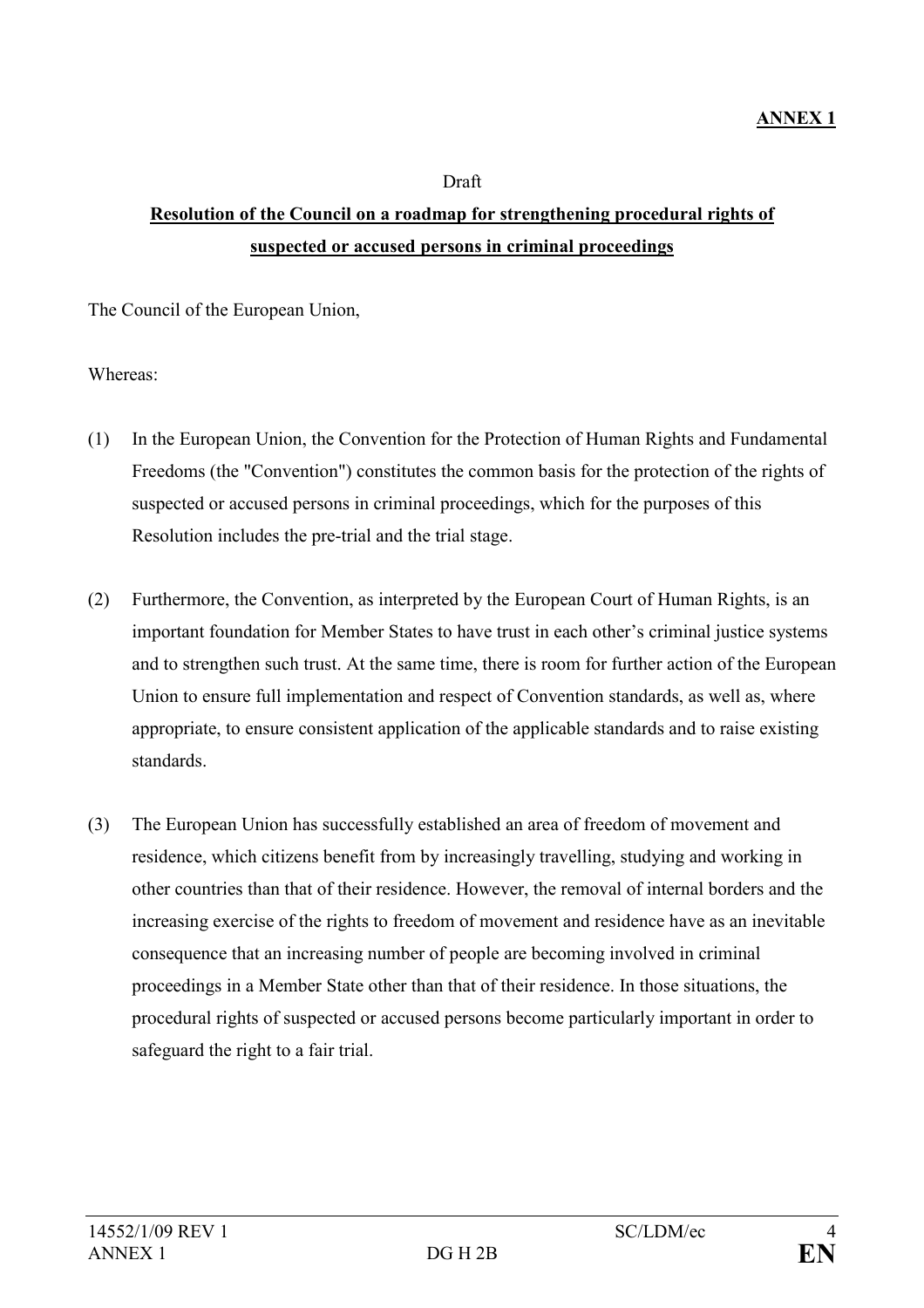- (4) Indeed, whilst various measures have been taken at European Union level to guarantee a high level of safety for citizens, there is an equal need to address specific problems that can arise when a person is suspected or accused in criminal proceedings.
- (5) This calls for specific action on procedural rights, in order to ensure the fairness of the criminal proceedings. Such action, which can comprise legislation as well as other measures, will enhance citizens' confidence that the European Union and its Member States will protect and guarantee their rights.
- (6) The 1999 Tampere European Council concluded that in the context of implementing the principle of mutual recognition, work should also be launched on those aspects of procedural law on which common minimum standards are considered necessary in order to facilitate the application of the principle of mutual recognition, respecting the fundamental legal principles of Member States (Conclusion 37).
- (7) Also, the 2004 Hague Programme states that further realisation of mutual recognition as the cornerstone of judicial cooperation implies the development of equivalent standards of procedural rights in criminal proceedings, based on studies of the existing level of safeguards in Member States and with due respect for their legal traditions (point 3.3.1.).
- (8) Mutual recognition presupposes that the competent authorities of the Member States trust the criminal justice systems of the other Member States. For the purpose of enhancing mutual trust within the European Union, it is important that, complementary to the Convention, there exist European Union standards for the protection of procedural rights which are properly implemented and applied in the Member States.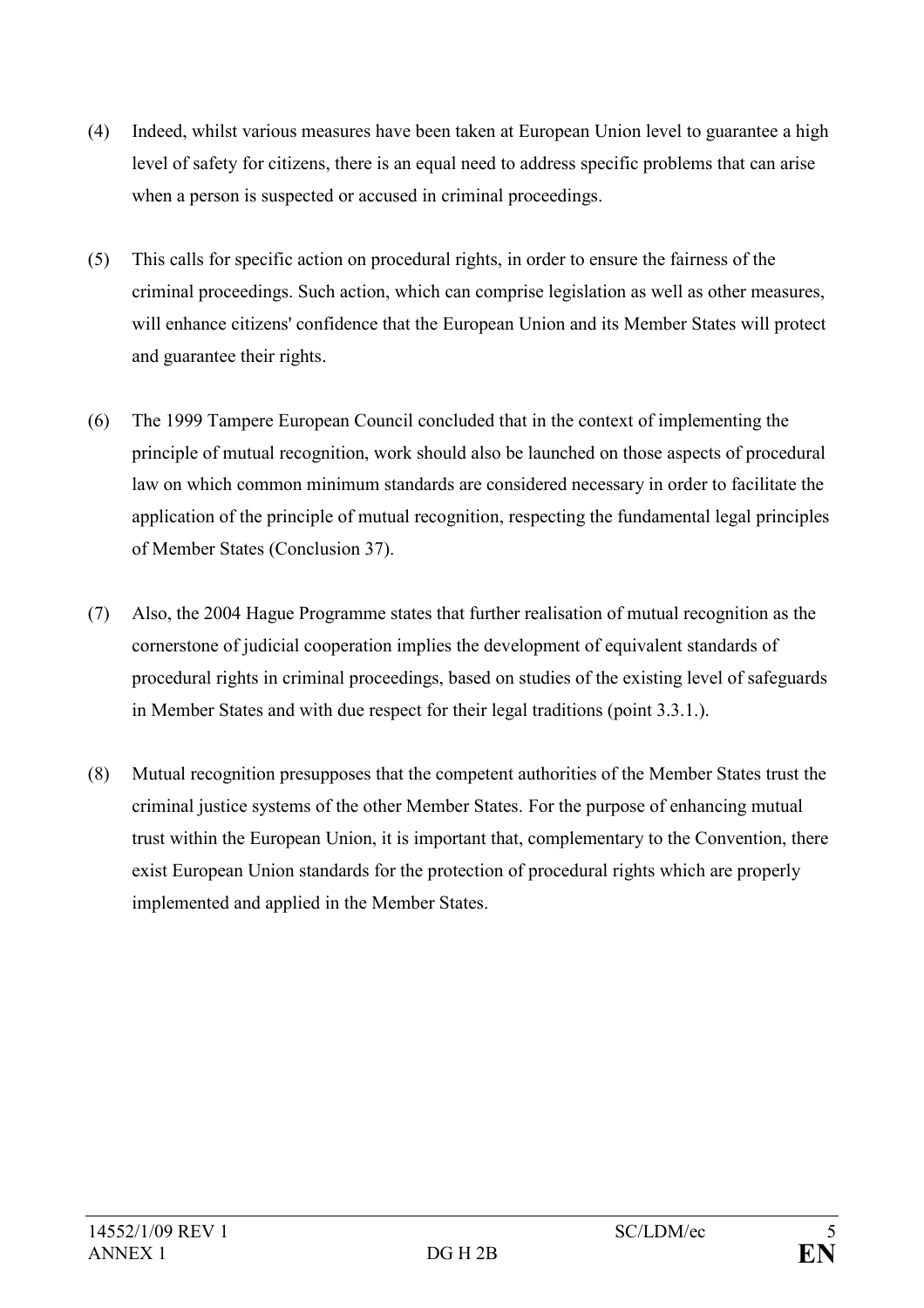- (9) Recent studies show that there is wide support among experts for European Union action on procedural rights, through legislation and other measures, and that there is a need for enhanced mutual trust between the judicial authorities in the Member States  $<sup>1</sup>$ . These</sup> sentiments are echoed by the European Parliament<sup>2</sup>. In its Communication for the Stockholm programme<sup>3</sup>, the European Commission observes that strengthening the rights of the defence is vital in order to maintain mutual trust between the Member States and public confidence in the European Union.
- (10) Discussions on procedural rights within the context of the European Union over the last few years have not led to any concrete results. However, a lot of progress has been made in the area of judicial and police cooperation on measures that facilitate prosecution. It is now time to take action to improve the balance between these measures and the protection of procedural rights of the individual. Efforts should be deployed to strengthen procedural guarantees and the respect of the rule of law in criminal proceedings, no matter where citizens decide to travel, study, work or live in the European Union.
- (11) Bearing in mind the importance and complexity of these issues, it seems appropriate to address them in a step-by-step-approach, whilst ensuring overall consistency. By addressing future actions one area at a time, focused attention can be paid to each individual measure, so as to enable problems to be identified and addressed in a way that will give added value to each measure.
- (12) In view of the non-exhaustive nature of the catalogue of measures laid down in the Annex, the Council should also consider the possibility of addressing the question of protection of procedural rights other than those listed in that catalogue.

 $\frac{1}{1}$ See inter alia the "Analysis of the future of mutual recognition in criminal matters in the European Union", report of 20 November 2008 by the Université Libre de Bruxelles.

<sup>2</sup> See e.g. the "European Parliament recommendation of 7 May 2009 to the Council on development of an EU criminal justice area", 2009/2012(INI), point 1 a).

<sup>3</sup> "An area of freedom, security and justice serving the citizen", COM (2009) 262/4 (point 4.2.2.).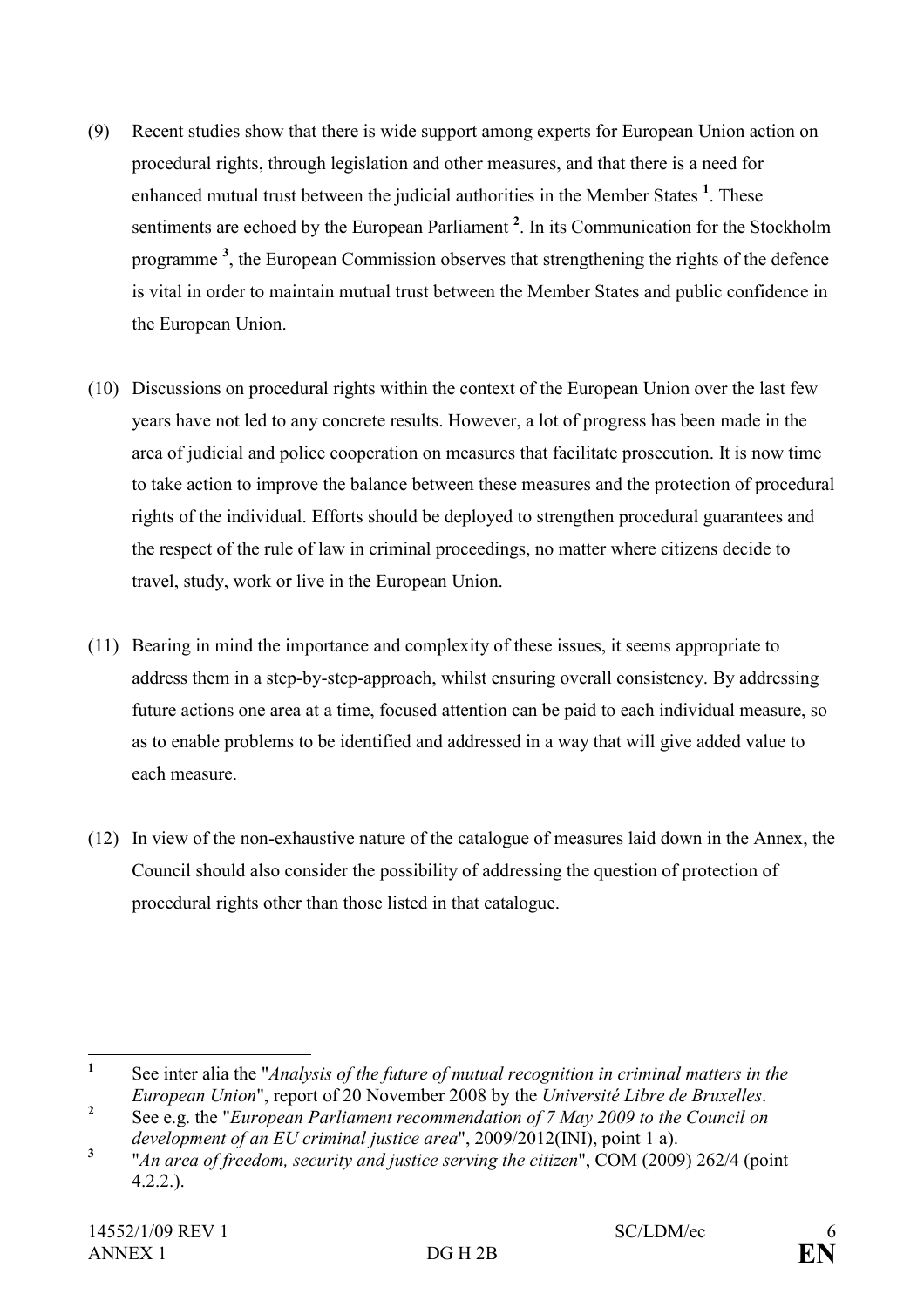(13) Any new EU legislative acts in this field should be consistent with the minimum standards set out by the Convention, as interpreted by the European Court of Human Rights,

Hereby adopts the following Resolution:

- 1. Action should be taken at the level of the European Union in order to strengthen the rights of suspected or accused persons in criminal proceedings. Such action can comprise legislation as well as other measures.
- 2. The Council endorses the "Roadmap for strengthening procedural rights of suspected or accused persons in criminal proceedings", set out in the Annex to this Resolution, as the basis for future action. The rights included in this roadmap, which could be complemented by other rights, are considered to be fundamental procedural rights and action in respect of these rights should be given priority at this stage.
- 3. The Commission is invited to submit proposals regarding the measures set out in the roadmap, and consider presenting the Green Paper mentioned under point F.
- 4. The Council will examine all proposals presented in the context of the roadmap and pledges to deal with them as matters of priority.
- 5. The Council will act in full cooperation with the European Parliament, in accordance with the applicable rules, and duly collaborate with the Council of Europe.

 $\frac{1}{2}$  ,  $\frac{1}{2}$  ,  $\frac{1}{2}$  ,  $\frac{1}{2}$  ,  $\frac{1}{2}$  ,  $\frac{1}{2}$  ,  $\frac{1}{2}$  ,  $\frac{1}{2}$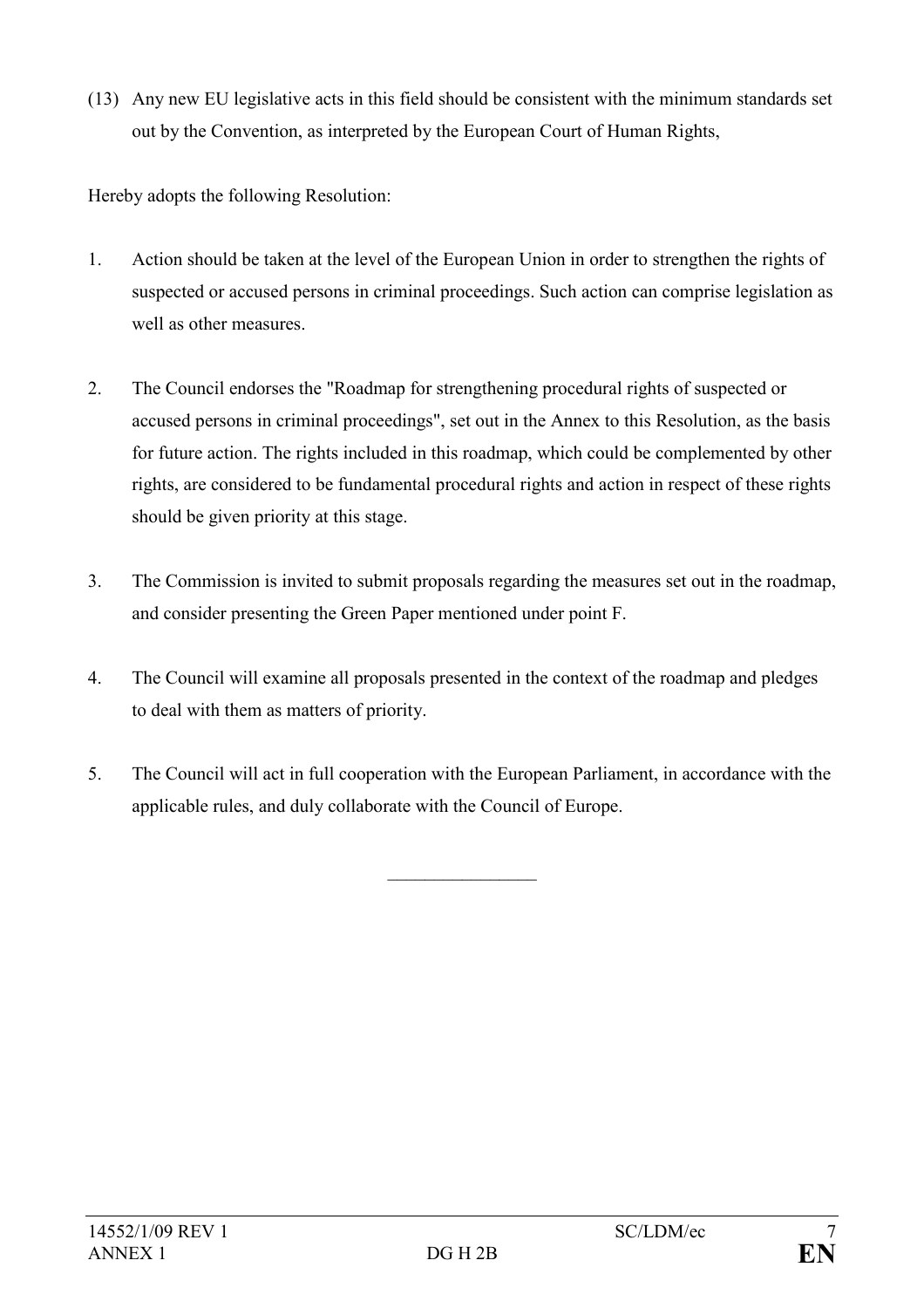# Roadmap for strengthening procedural rights of suspected or accused persons in criminal proceedings

The order of the rights indicated in this roadmap is indicative. It is emphasised that the explanations provided below merely serve to give an indication of the proposed action, and do not aim to regulate the precise scope and content of the measures concerned in advance.

## Measure A: Translation and Interpretation

#### Short explanation:

The suspected or accused person must be able to understand what is happening and to make him/herself understood. A suspected or accused person who does not speak or understand the language that is used in the proceedings will need an interpreter and translation of essential procedural documents. Particular attention should also be paid to the needs of suspected or accused persons with hearing impediments.

# Measure B: Information on Rights and Information about the Charges

# Short explanation:

A person that is suspected or accused of a crime should get information on his/her basic rights orally or, where appropriate, in writing, e.g. by way of a Letter of Rights. Furthermore, that person should also receive information promptly about the nature and cause of the accusation against him or her. A person who has been charged should be entitled, at the appropriate time, to the information necessary for the preparation of his or her defence, it being understood that this should not prejudice the due course of the criminal proceedings.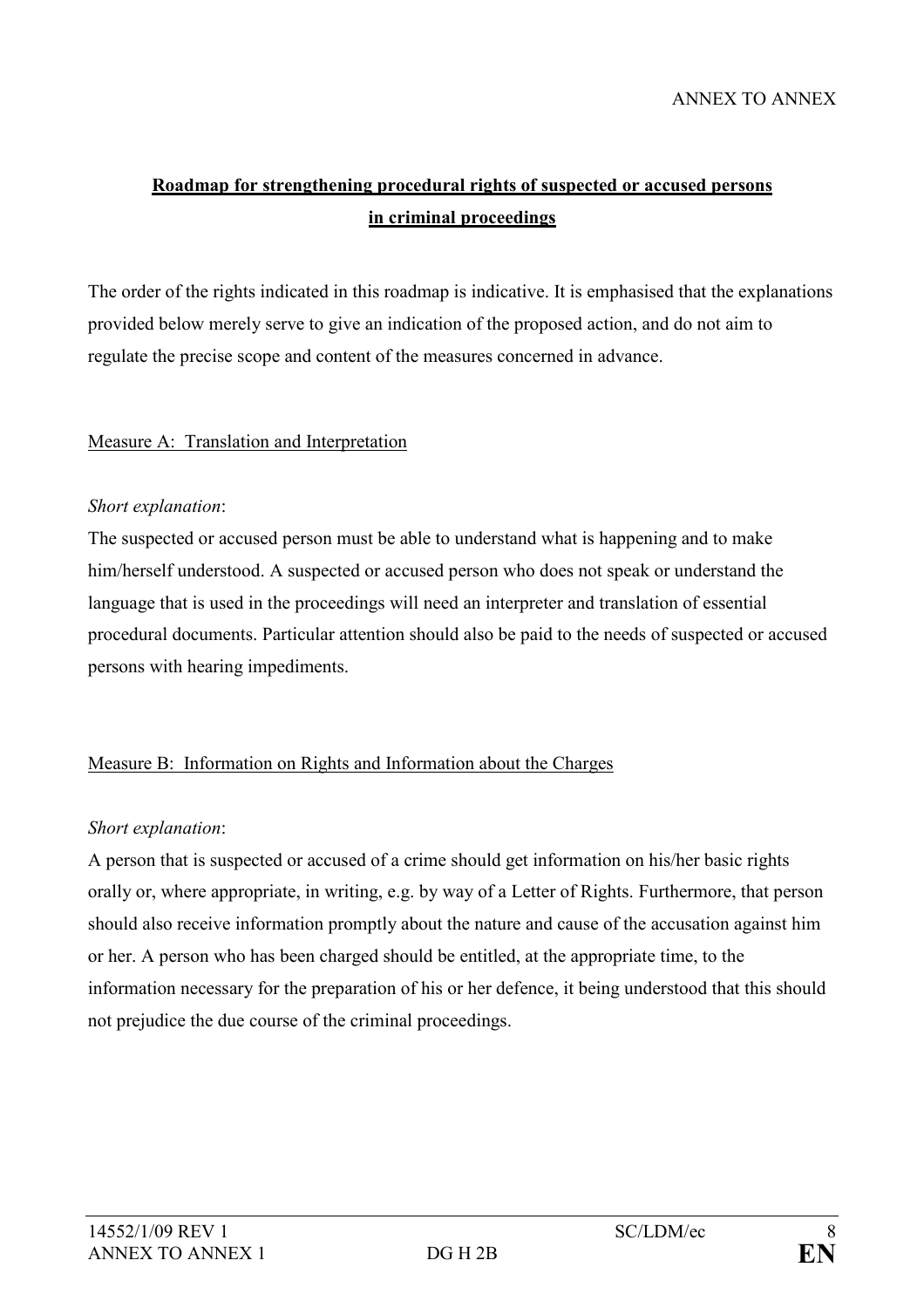#### Measure C: Legal Advice and Legal Aid

#### Short explanation:

The right to legal advice (through a legal counsel) for the suspected or accused person in criminal proceedings at the earliest appropriate stage of such proceedings is fundamental in order to safeguard the fairness of the proceedings; the right to legal aid should ensure effective access to the aforementioned right to legal advice.

#### Measure D: Communication with Relatives, Employers and Consular Authorities

#### Short explanation:

A suspected or accused person who is deprived of his or her liberty shall be promptly informed of the right to have at least one person, such as a relative or employer, informed of the deprivation of liberty, it being understood that this should not prejudice the due course of the criminal proceedings. In addition, a suspected or accused person who is deprived of his or her liberty in a State other than his or her own shall be informed of the right to have the competent consular authorities informed of the deprivation of liberty.

#### Measure E: Special Safeguards for Suspected or Accused Persons who are Vulnerable

#### Short explanation:

In order to safeguard the fairness of the proceedings, it is important that special attention is shown to suspected or accused persons who cannot understand or follow the content or the meaning of the proceedings, owing e.g. to their age, mental or physical condition.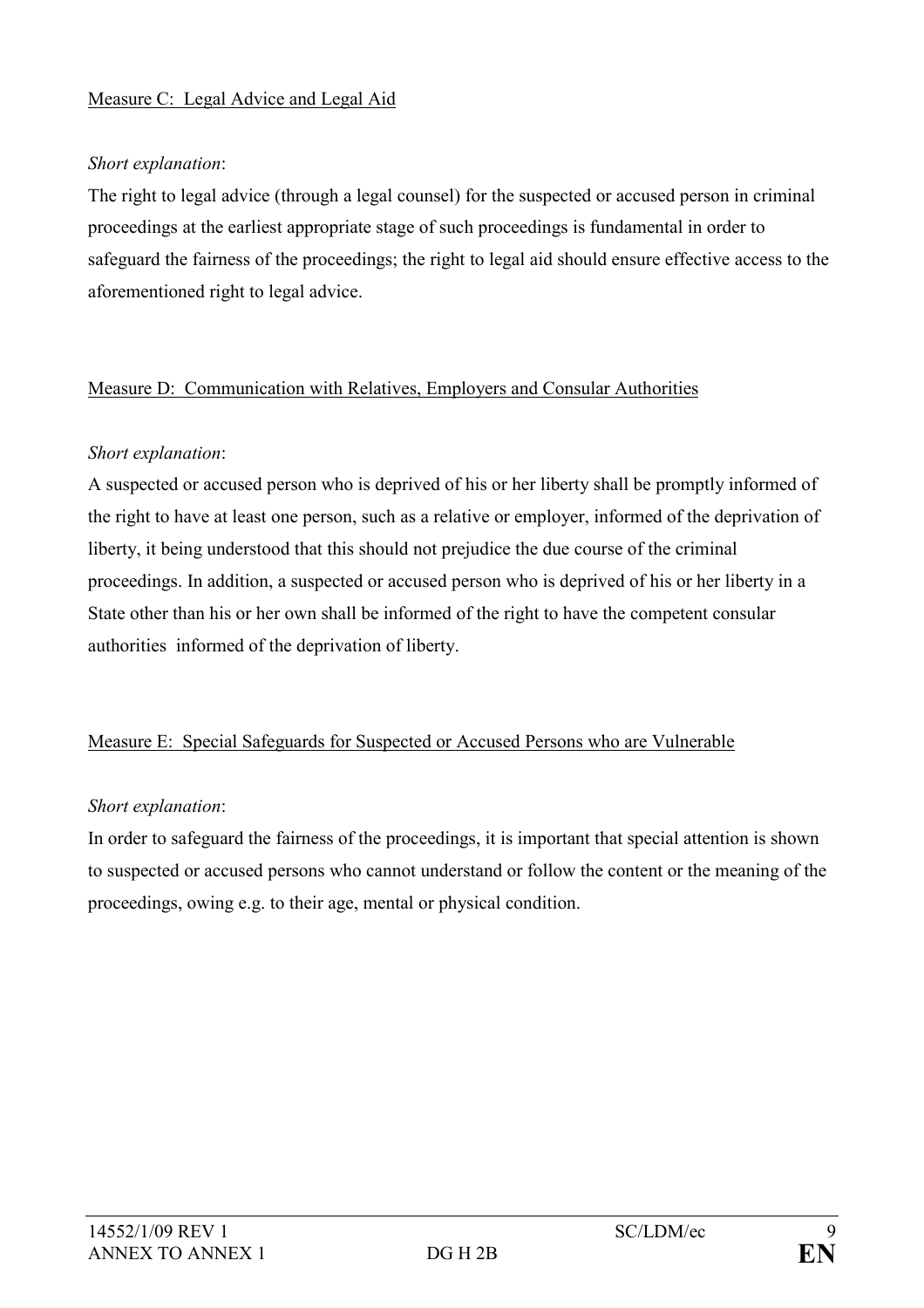## Measure F: A Green Paper on Pre-Trial Detention

#### Short explanation:

The time that a person can spend in detention before being tried in court and during the court proceedings varies a lot between the Member States. Excessively long periods of pre-trial detention are detrimental for the individual, can prejudice the judicial cooperation between the Member States and do not represent the values for which the European Union stands. Appropriate measures in this context should be examined in a Green Paper.

 $\overline{\phantom{a}}$  , and the set of the set of the set of the set of the set of the set of the set of the set of the set of the set of the set of the set of the set of the set of the set of the set of the set of the set of the s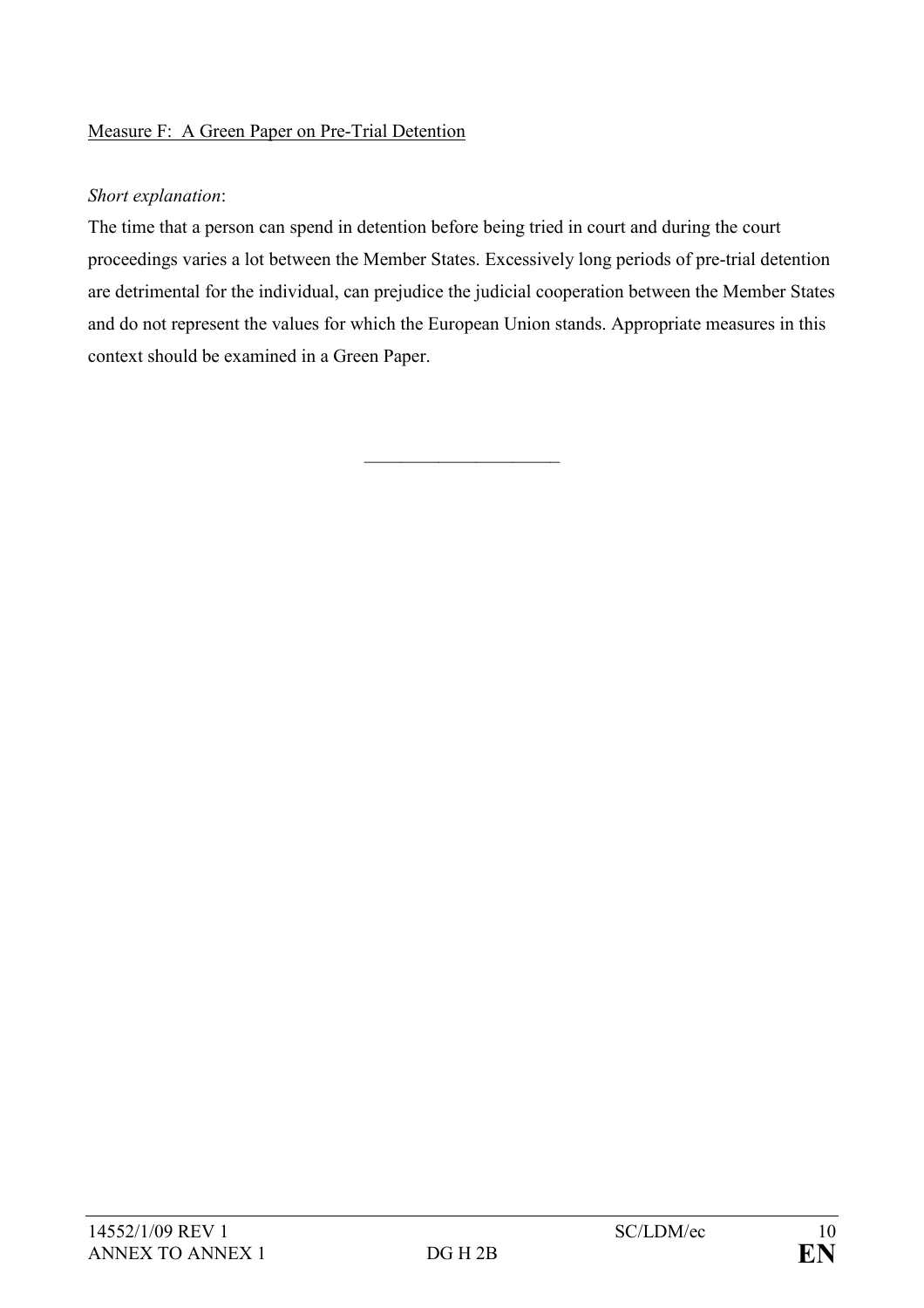#### COUNCIL FRAMEWORK DECISION

#### on the right to interpretation and to translation in criminal proceedings

THE COUNCIL OF THE EUROPEAN UNION,

Having regard to the Treaty on European Union, and in particular Articles 31(1)(c) and 34(2)(b) thereof,

Having regard to the proposal from the Commission,

Having regard to the opinion of the European Parliament,

Whereas: <sup>1</sup>

- (1) The European Union has set itself the objective of maintaining and developing an area of freedom, security and justice. According to the conclusions of the European Council in Tampere of 15 and 16 October 1999, and in particular point 33 thereof, the principle of mutual recognition should become the cornerstone of judicial cooperation in both civil and criminal matters within the European Union.
- (2) On 29 November 2000 the Council, in accordance with the Tampere Conclusions, adopted a programme of measures to implement the principle of mutual recognition in criminal matters<sup>2</sup>. The introduction to the programme of measures states that mutual recognition is "designed to strengthen cooperation between Member States but also to enhance the protection of individual rights".

 $\frac{1}{1}$  The recitals have not yet all been discussed; examination will follow after the Council has reached a general approach. The following recitals, however, form part of the package that is submitted to Council for approval: 8, 10, 11, 12, 19.

<sup>2</sup> OJ C 12, 15.1.2001, p. 10.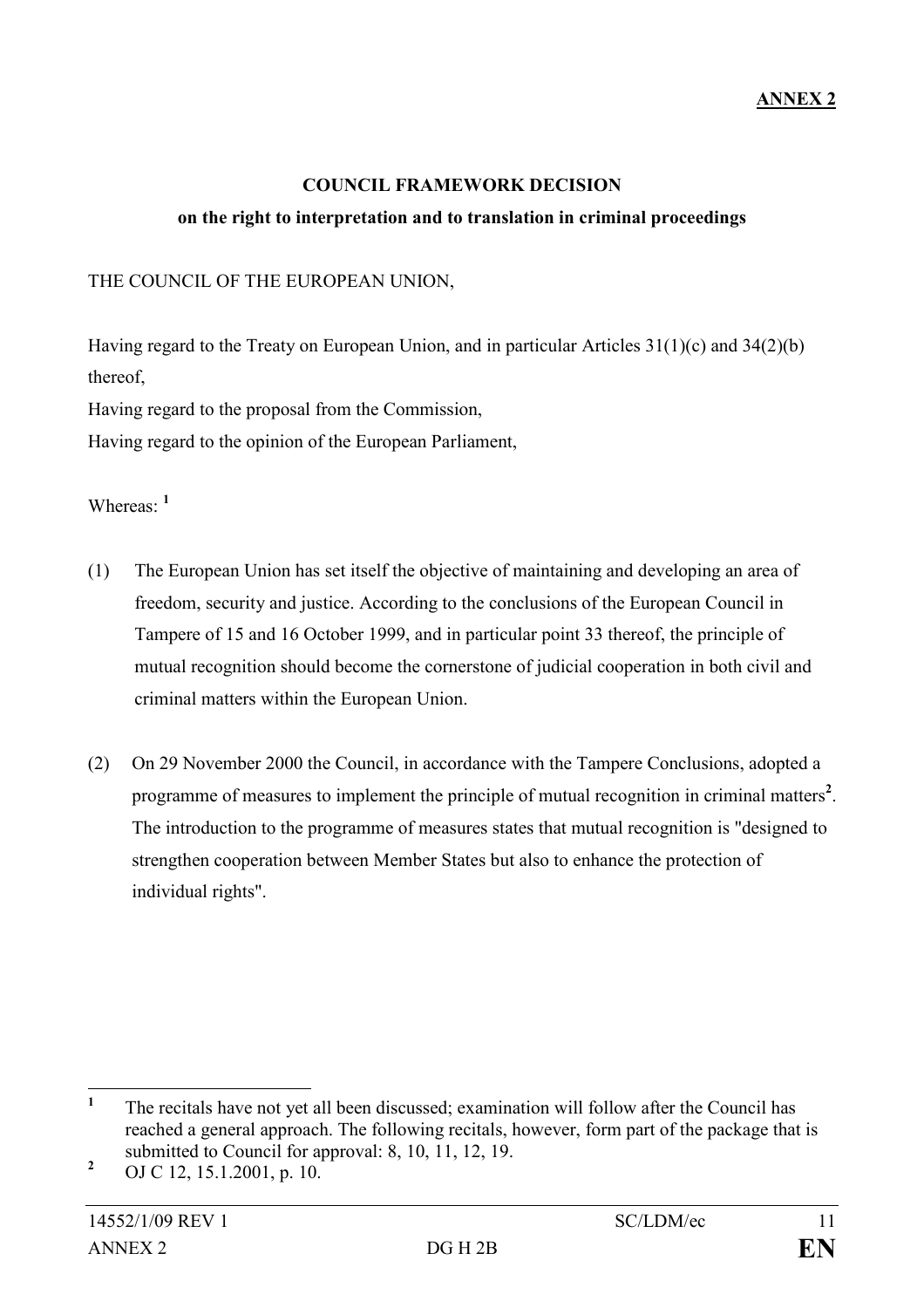- (3) Implementation of the principle of mutual recognition of decisions in criminal matters presupposes that Member States have trust in each other's criminal justice systems. The extent of the mutual recognition exercise is very much dependent on a number of parameters, which include "mechanisms for safeguarding the rights of  $\left[ \ldots \right]$  suspects" <sup>1</sup> and common minimum standards necessary to facilitate the application of the principle of mutual recognition
- (4) Mutual recognition can only operate effectively in a spirit of confidence, whereby not only judicial authorities, but all actors in the criminal process see decisions of the judicial authorities of other Member States as equivalent to their own, implying "not only trust in the adequacy of one's partners' rules, but also trust that these rules are correctly applied"  $2$ .
- (5) Although all Member States are parties to the European Convention for the Protection of Human Rights and Fundamental Freedoms (ECHR), experience has shown that this in itself does not always provide a sufficient degree of trust in the criminal justice systems of other Member States.
- (6) Article 31(1) of the Treaty on European Union provides for "ensuring compatibility in rules applicable in the Member States as may be necessary to improve [judicial co-operation in criminal matters]". Common minimum standards should lead to increased confidence in the criminal justice systems of all Member States which in turn should lead to more efficient judicial cooperation in a climate of mutual trust.
- (7) Such common standards should be applied in the fields of interpretation and translation in criminal proceedings. In order to enhance the necessary confidence among Member States, this Framework Decision provides for basic common standards with regard to interpretation and translation in criminal proceedings in the European Union which reflect the traditions of the Member States in applying the relevant provisions of the ECHR.

 $\frac{1}{1}$ OJ C 12, 15.1.2001, p. 10.

<sup>2</sup> COM(2000) 495, 26.7.2000, p. 4.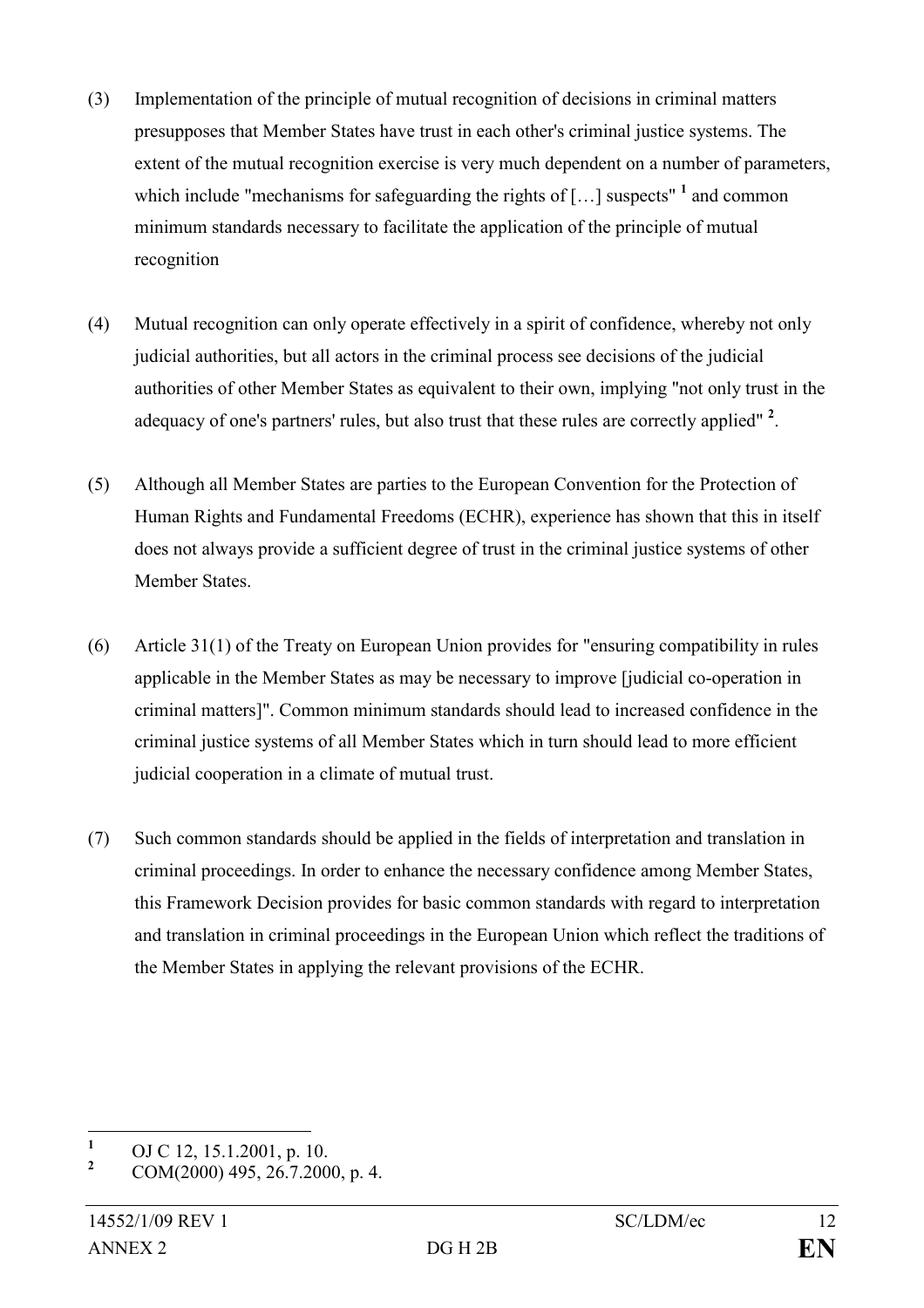- (8) The right to interpretation and translation for those who do not understand the language of the proceedings are enshrined in Article 6 of the ECHR, as interpreted by the case law of the European Court of Human Rights. The provisions of this Framework Decision facilitate the application of those rights in practice. To this end, this Framework Decision intends to ensure the right for an accused or suspected person to have interpretation and translation in criminal proceedings with a view to safeguarding his/her rights to fair proceedings.
- $(9)$   $(...)$
- (10) The rights provided for in this Framework Decision should also apply to proceedings for the execution of a European Arrest Warrant within the limits provided for by this Framework Decision. Executing Members States should provide, and bear the costs for, interpretation and translation in favour of the requested person who does not understand or speak the language of the proceedings.
- (11) The provisions of this Framework Decision should ensure that the rights of the suspected or accused person who does not speak or understand the language of the proceedings to understand the suspicions or accusations brought against him/her and to understand the proceedings in order to be able to exercise his/her rights are protected by providing free and accurate linguistic assistance. The suspected or accused person should be able, inter alia, to explain to his/her legal counsel his/her version of the events, point out any statements to which he/she disagrees and make his/her legal counsel aware of any facts that should be put forward in his/her defence. It is recalled in this connection that the provisions of this Framework Decision set minimum rules. Member States may extend the rights set out in this Framework Decision in order to provide a higher level of protection also in situations not explicitly dealt with in this Framework Decision. The level of protection should never go below the standards provided by the ECHR, as interpreted in the case-law of the European Court of Human Rights.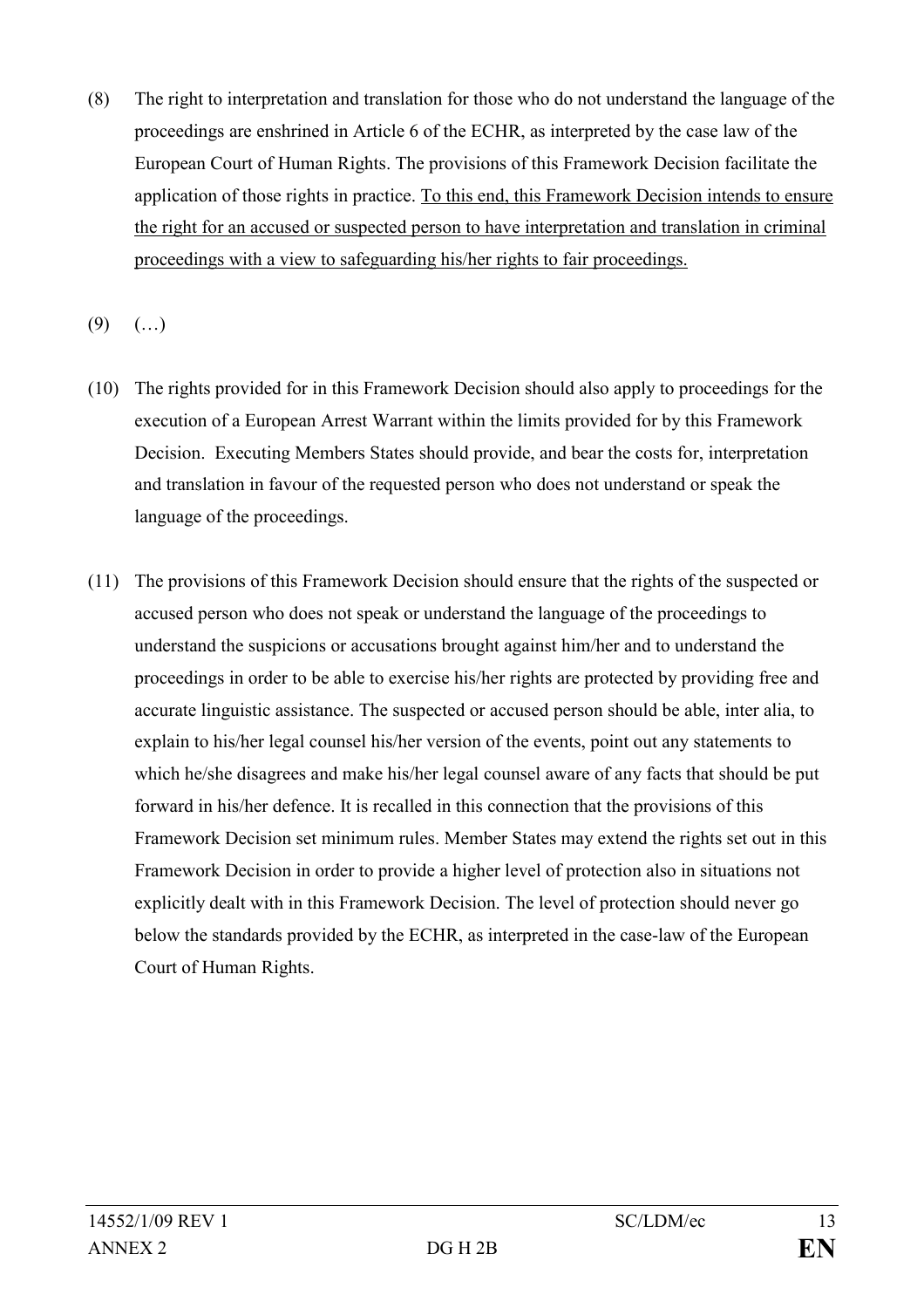- (12) Member States should not be obliged to ensure interpretation of communication between the suspected or accused person and his/her legal counsel in cases where they can effectively communicate in the same language. Neither should the Member States be obliged to ensure interpretation of such communication where the right to interpretation is clearly used for purposes other than exercising fair trial rights in the proceedings concerned.
- (13) The finding that there is no need for interpretation or translation should be subject to the possibility of review, in accordance with national law. Such review may be carried out, for example, through a specific complaint procedure, or in the context of an ordinary appeal procedure against decisions on the merits.
- (14) Appropriate assistance should be provided also to suspected or accused persons suffering from hearing or speech impediments.
- (15) The duty of care towards suspected or accused persons who are in a potentially weak position, in particular because of physical impairments which affect their ability to communicate effectively, underpins a fair administration of justice. The prosecution, law enforcement and judicial authorities should therefore ensure that these persons are able to exercise effectively the rights provided for under this Framework Decision, e.g. by paying attention to any potential vulnerability that affect their ability to follow the proceedings and make themselves understood and by taking appropriate steps to ensure these rights.
- (16) The safeguard of the fairness of the proceedings requires that essential documents, or at least the important passages of such documents, should be translated for the benefit of the suspected or accused person. It is up to the authorities of the Member States to decide which documents should be translated, in accordance with national law. Some documents should always be considered essential documents that should be translated, such as the decision depriving a person of his/her liberty, the charge/indictment and any judgment.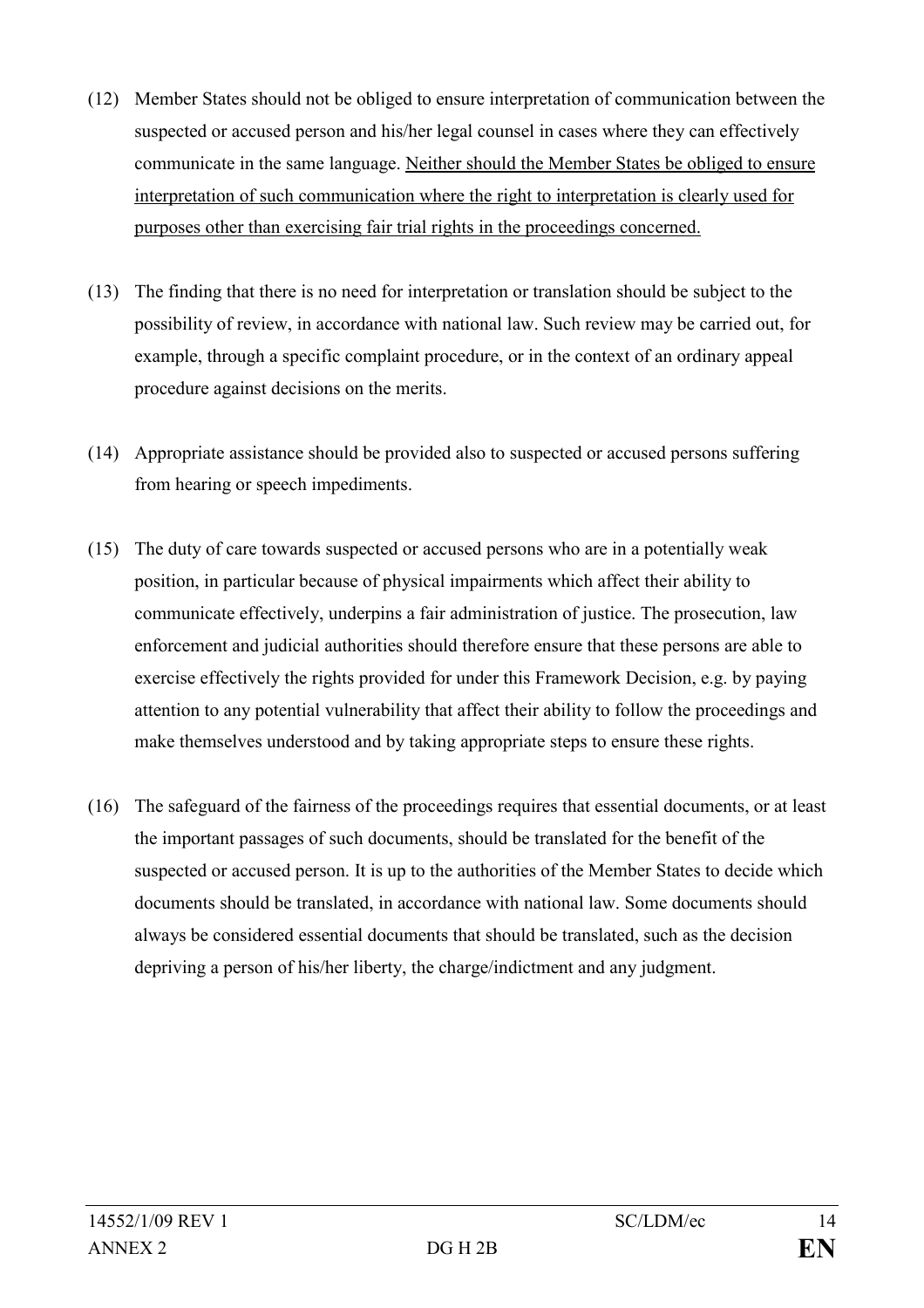- (17) A waiver of the right to written translation of documents should be unequivocal, with minimum safeguards, and should not run counter to any important public interest.
- (18) This Framework Decision respects the fundamental rights and observes the principles recognised by the Charter of Fundamental Rights of the European Union. In particular, this Framework Decision seeks to promote the right to liberty, the right to a fair trial and the rights of the defence.
- (19) Member States should ensure that the provisions of Articles 2 to 5 of this Framework Decision, where they correspond to rights guaranteed by the ECHR are implemented consistently with those of the ECHR and as developed by the relevant case-law of the European Court of Human Rights.
- (20) Since the aim of achieving common minimum standards cannot be achieved by Member States acting unilaterally and can only be achieved at Union level, the Council may adopt measures in accordance with the principle of subsidiarity as referred to in Article 2 of the Treaty on European Union and defined in Article 5 of the Treaty establishing the European Community. In accordance with the principle of proportionality, as set out in the latter Article, this Framework Decision does not go beyond what is necessary in order to achieve that objective,

HAS ADOPTED THIS FRAMEWORK DECISION: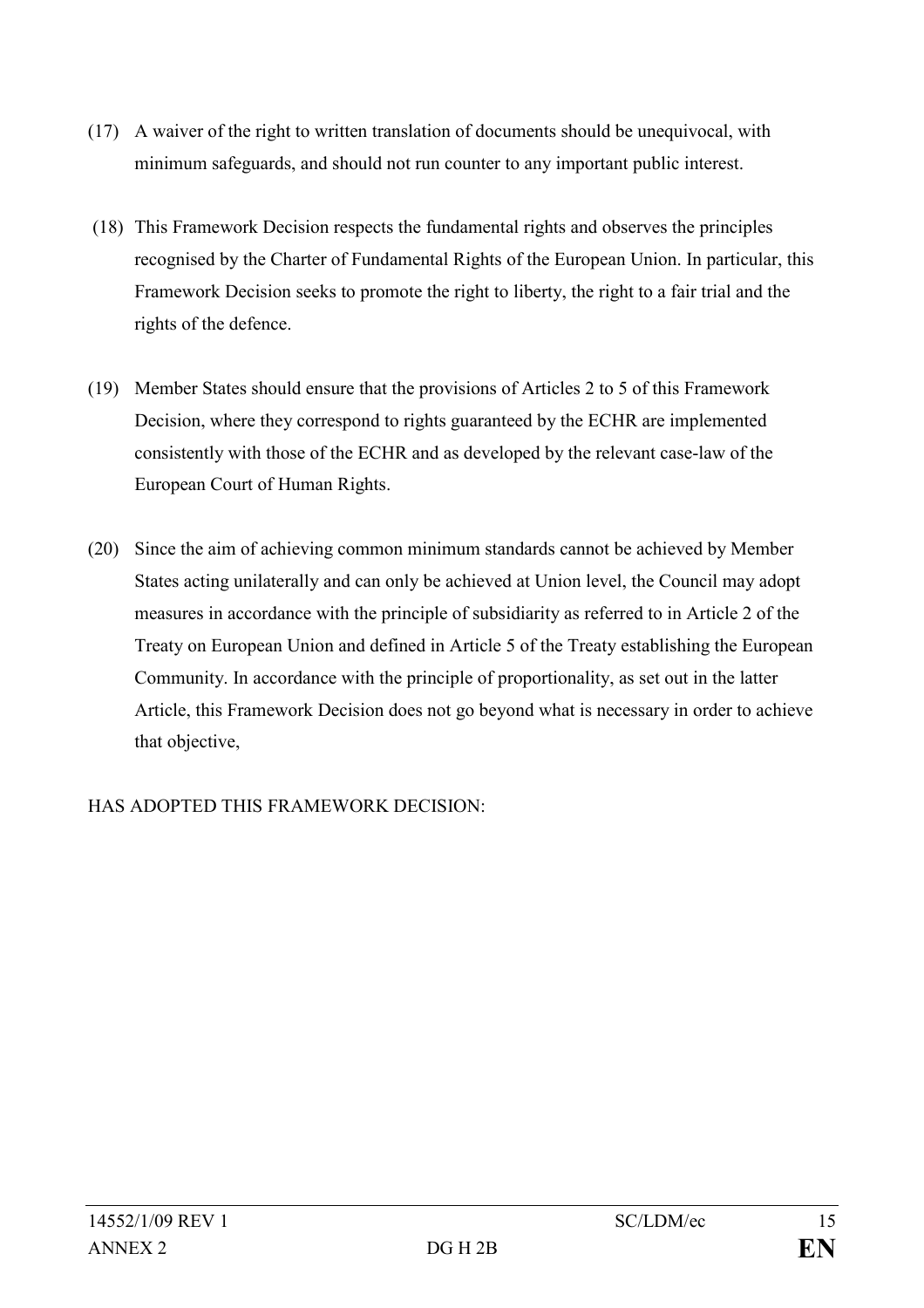# Article 1 Scope

- 1. This Framework Decision lays down rules concerning the rights to interpretation and translation in criminal proceedings and proceedings for the execution of a European Arrest Warrant.
- 2. Those rights apply to any person from the time that person is made aware by the competent authorities of a Member State that he or she is suspected or accused of having committed a criminal offence until the conclusion of the proceedings, which is understood to mean the final determination of the question whether the suspected or accused person has committed the offence.
- 3. This Framework Decision shall not apply to proceedings which may lead to sanctions being imposed by an authority other than a criminal court, as long as those proceedings are not pending before a court having jurisdiction in criminal matters.

# Article 2 Right to interpretation

1. Member States shall ensure that a suspected or accused person who does not understand or speak the language of the criminal proceedings concerned is provided with interpretation in his/her mother tongue or in another language that he/she understands, in order to safeguard his/her rights to fair proceedings. Interpretation, including of communication between the suspected or accused person and his/her legal counsel, shall be provided during criminal proceedings before investigative and judicial authorities, including during police questioning, during all court hearings and during any necessary interim hearings, and may be provided in other situations. This provision does not affect rules of national law concerning the presence of a legal counsel during any stage of the criminal proceedings.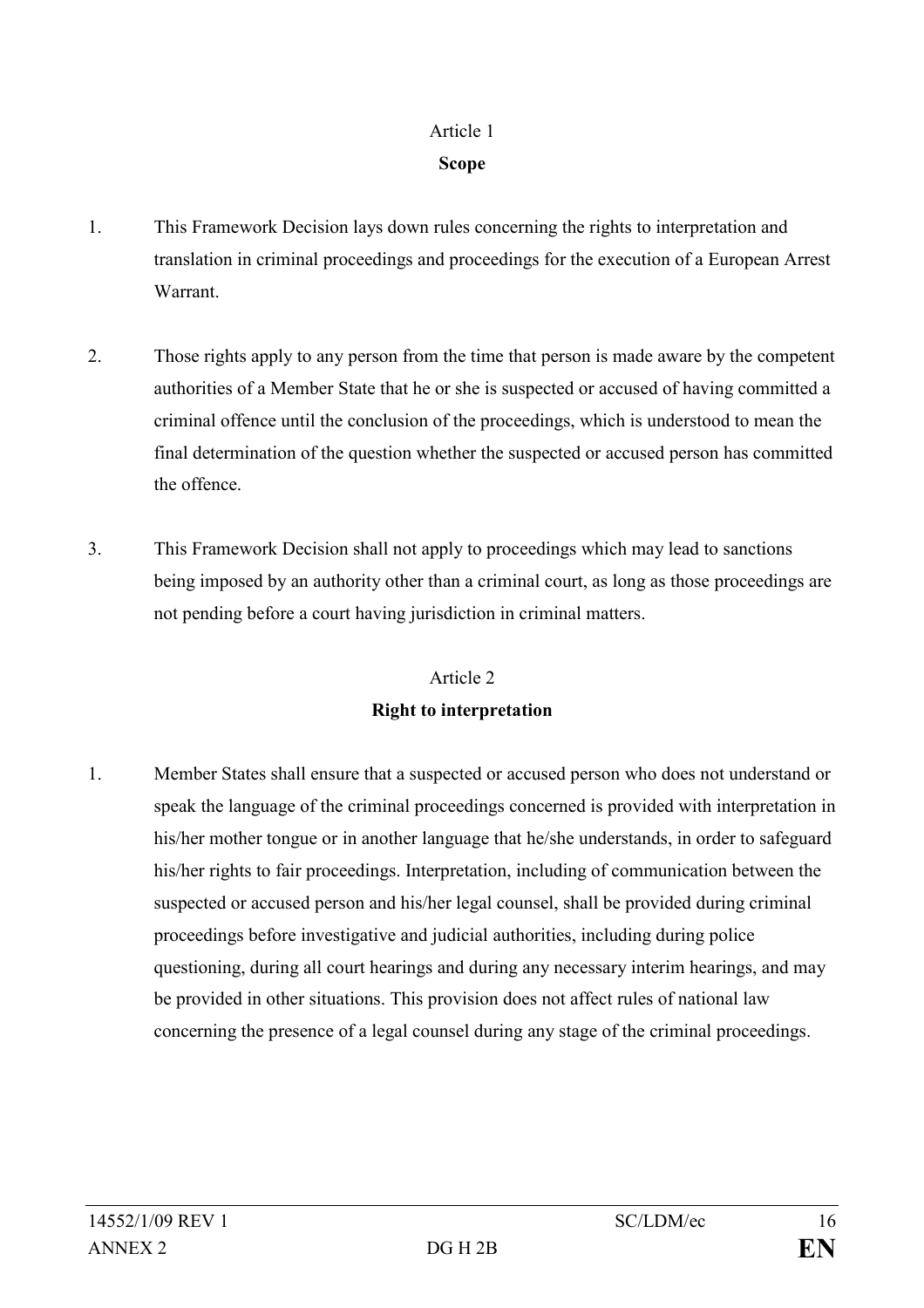- 2. Member States shall ensure that a person with a hearing impediment receives interpretation assistance, if appropriate for that person.
- 3. Member States shall ensure that it is verified in any appropriate manner, including by consulting the suspected or accused person, whether he/she understands and speaks the language of the criminal proceedings and needs the assistance of an interpreter.
- 4. Member States shall ensure that at a stage in the proceedings, in accordance with national law, there is the possibility of a review of a finding that there is no need for interpretation. Such review does not entail the obligation for Member States to provide for a separate mechanism in which the sole ground for review is the challenging of such finding.
- 5. In proceedings for the execution of a European Arrest Warrant, the executing Member State shall ensure that its competent authorities provide any person subject to such proceedings who does not understand or speak the language of the proceedings, with interpretation in accordance with this Article.

# Article 3

# Right to translation of essential documents

1. Member States shall ensure that a suspected or accused person who does not understand the language of the proceedings concerned is provided with a translation, into his/her mother tongue or into another language that he/she understands, of all documents which are essential in order to safeguard his/her rights to fair proceedings, or at least the important passages of such documents, provided that the person concerned has the right of access to the documents concerned under national law.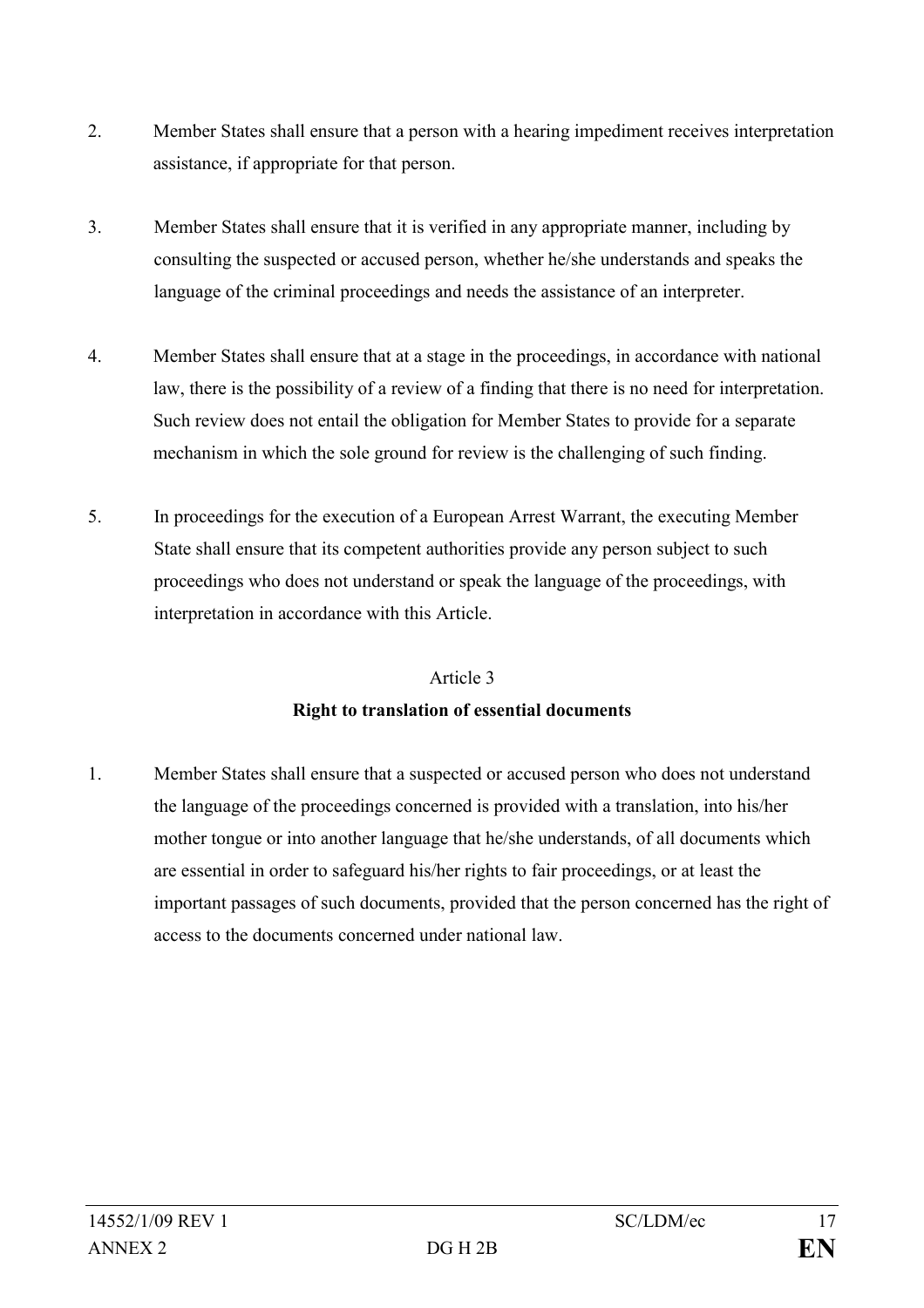- 2. The competent authorities shall decide which are the essential documents to be translated under paragraph 1. The essential documents to be translated, in whole or the important passages thereof, shall include at least detention orders or equivalent decisions depriving the person of his/her liberty, the charge/indictment and any judgment, where such documents exist.
- 3. The suspected or accused person, or his/her legal counsel, may submit a reasoned request for translation of further documents which are necessary for the effective exercise of the right of defence.
- 4. Member States shall ensure that at a stage in the proceedings, in accordance with national law, there is the possibility of a review if translation of a document referred to in paragraphs 2 and 3 is not provided. Such review does not entail the obligation for Member States to provide for a separate mechanism in which the sole ground for review is the challenging of such finding.
- 5. In proceedings for the execution of a European Arrest Warrant, the executing Member State shall ensure that its competent authorities provide any person subject to such proceedings who does not understand the language in which the European Arrest Warrant is drawn up, or into which it has been translated by the issuing Member State, with a translation of that document.
- 6. Provided that this does not affect the fairness of the proceedings, an oral translation or an oral summary of the documents referred to in this Article may, where appropriate, be provided instead of a written translation.
- 7. A person who has a right under this Article to translation of documents may, at any time, waive this right.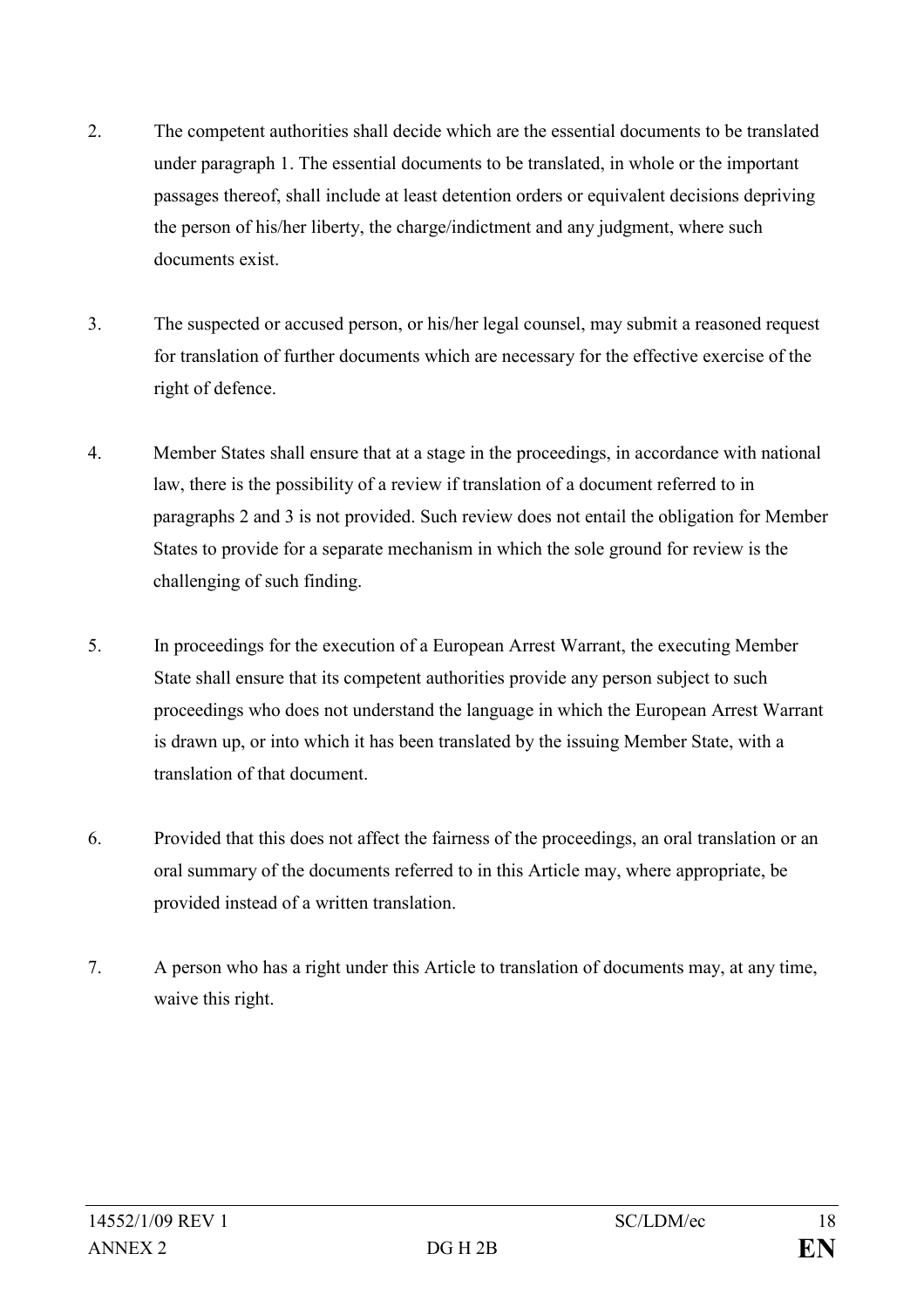#### Article 4

#### Costs of interpretation and translation

Member States shall cover the costs of interpretation and translation resulting from the application of Articles 2 and 3, irrespective of the outcome of the proceedings.

## Article 5

#### Quality of the interpretation and translation

Member States shall take concrete measures to ensure that the interpretation and translation provided shall be of adequate quality so that the suspected or accused person, as well as a person subject to the execution of a European Arrest Warrant, is fully able to exercise his or her rights.

# Article 6

#### Non-regression clause

Nothing in this Framework Decision shall be construed as limiting or derogating from any of the rights and procedural safeguards that may be ensured under the European Convention for the Protection of Human Rights and Fundamental Freedoms, under other relevant provisions of international law or under the laws of any Member States which provide a higher level of protection.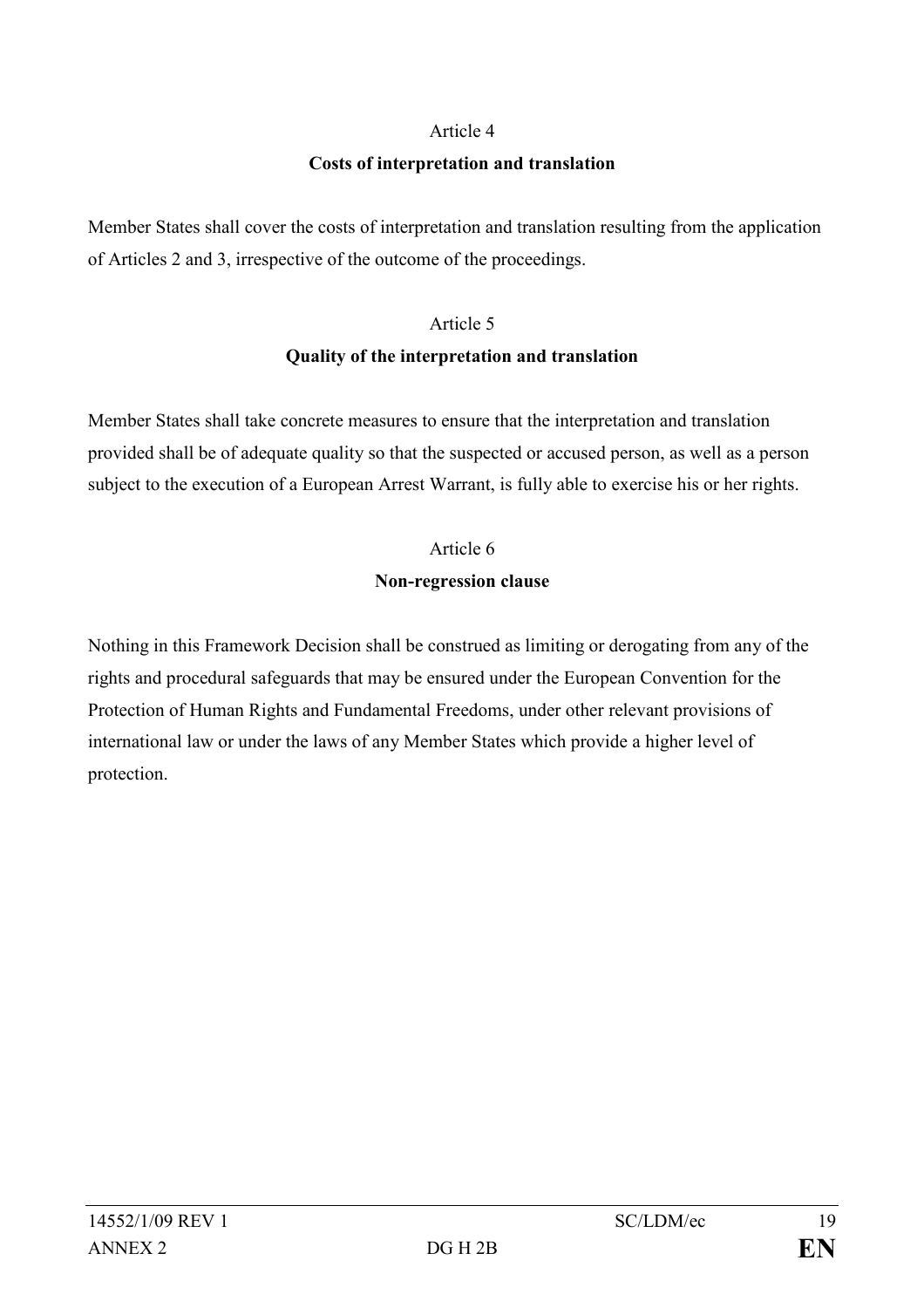### Article 7

### Implementation

Member States shall take the necessary measures to comply with the provisions of this Framework Decision by ........ at the latest  $<sup>1</sup>$ .</sup>

By the same date Member States shall transmit to the Council and to the Commission the text of the provisions transposing into their national law the obligations imposed on them under this Framework Decision.

#### Article 8

# Report

The Commission shall, by  $\ldots \ldots \ldots$ <sup>2</sup>, submit a report to the European Parliament and to the Council, assessing the extent to which the Member States have taken the necessary measures in order to comply with this Framework Decision, accompanied, if necessary, by legislative proposals.

#### Article 9

# Entry into force

This Framework Decision shall enter into force on the twentieth day following that of its publication in the Official Journal of the European Union.

Done at Brussels, [….]

# For the Council The President

 $\frac{1}{1}$ 30 months after publication of this Framework Decision in the Official Journal.

<sup>2</sup> 42 months after publication of this Framework Decision in the *Official Journal*.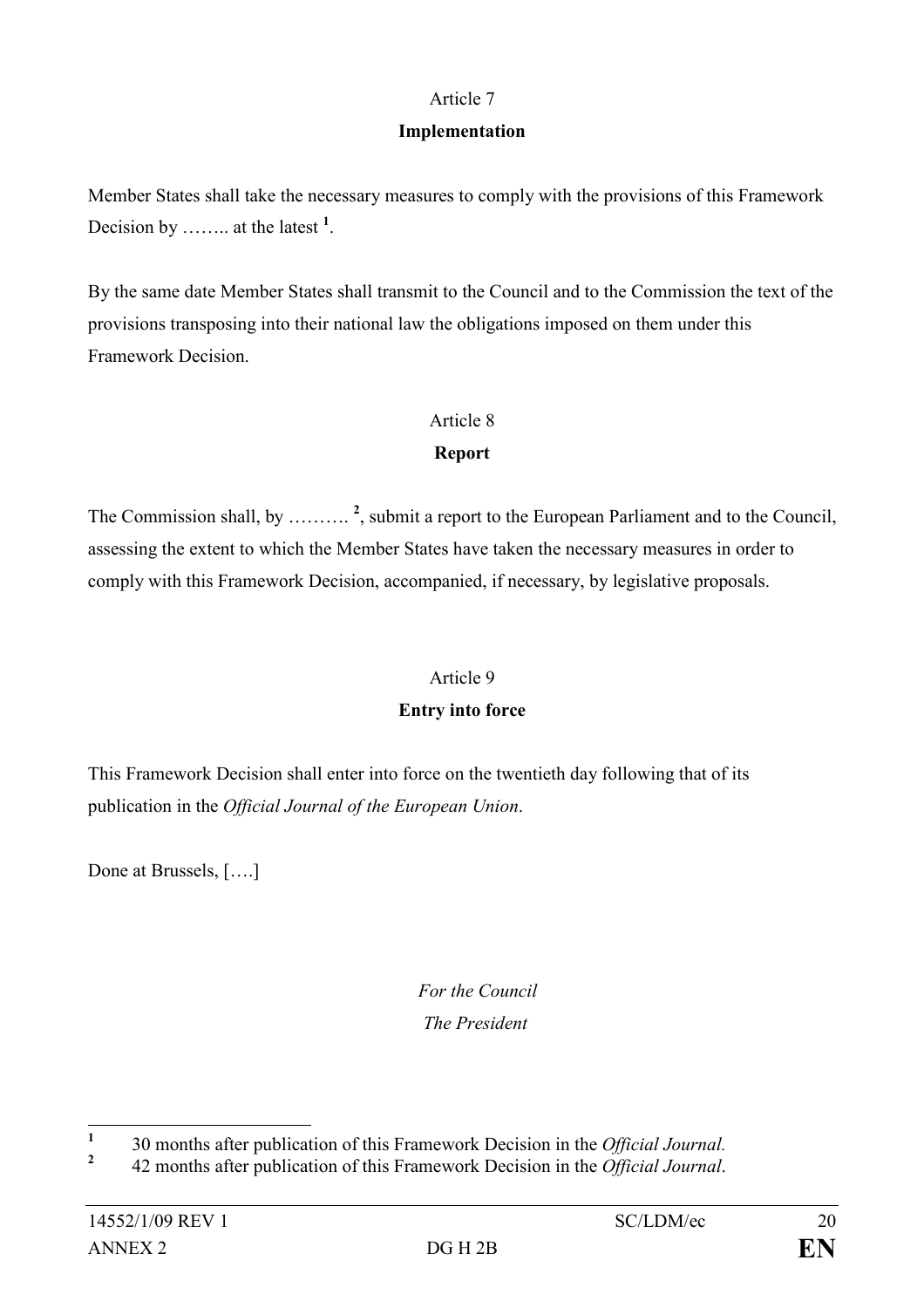#### Draft

# Resolution of the Council and of the Governments of the Member States meeting within the Council fostering the implementation by Member States of the right to interpretation and to translation in criminal proceedings

# THE COUNCIL OF THE EUROPEAN UNION AND THE GOVERNMENTS OF THE MEMBER STATES MEETING WITHIN THE COUNCIL,

Whereas:

Council Framework Decision 2009/XXX/JHA on the right to interpretation and to translation in criminal proceedings sets out certain requirements regarding the rights, for persons suspected or accused of a criminal offence and for persons subject to proceedings for the execution of a European Arrest Warrant, who do not understand or speak the language of the proceedings, to be assisted by an interpreter and to receive translations of essential documents.

While fully respecting the national budgetary procedures, guidelines should be given to Member States with a view to promoting the effective implementation of these rights,

HAVE ADOPTED THIS RESOLUTION: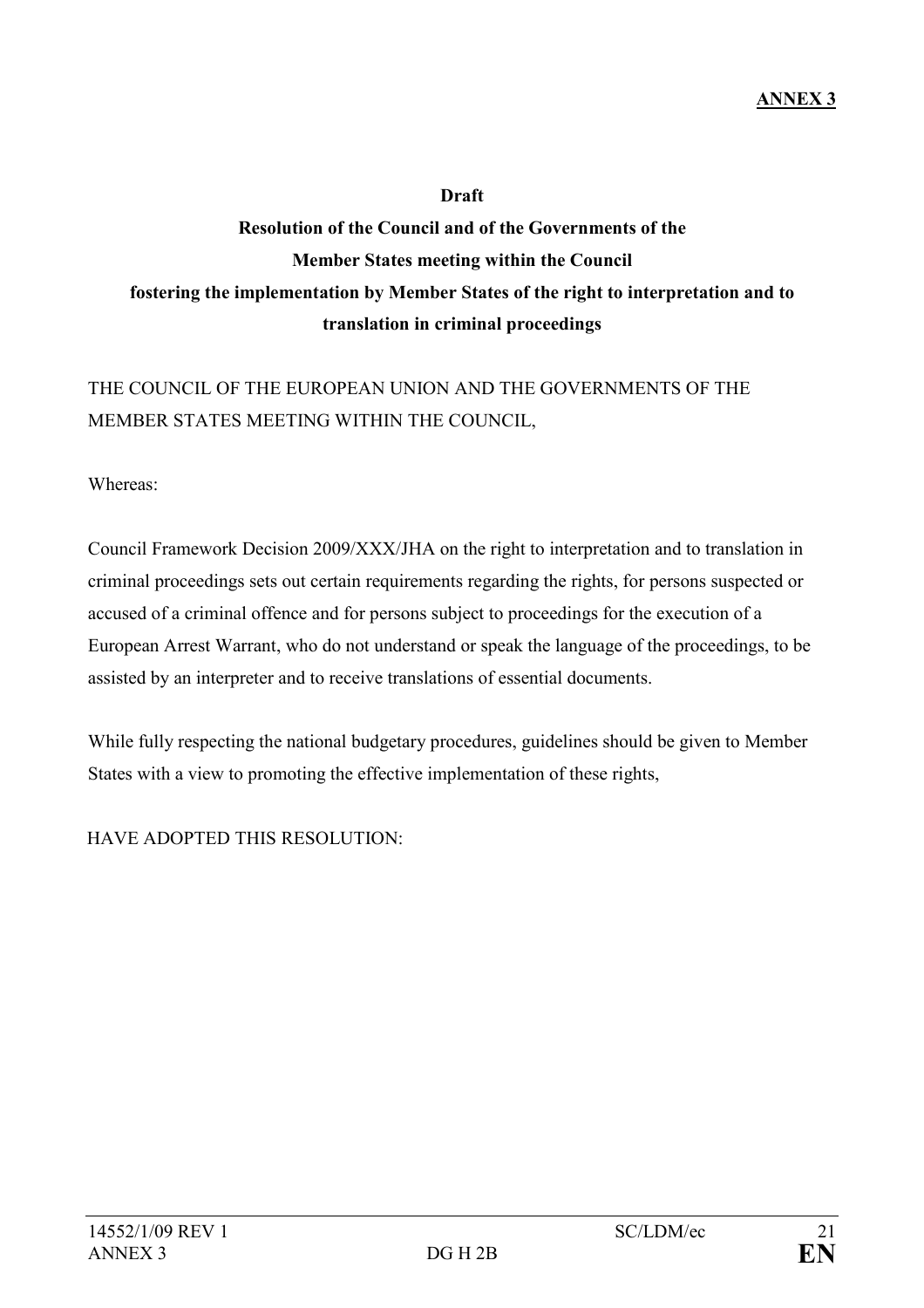#### Scope and objectives

- (1) This Resolution aims to foster the rights set out in Framework Decision 2009/XXX/JHA on the right to interpretation and to translation in criminal proceedings.
- (2) Building further on the principles laid down in the European Convention for the Protection of Human Rights and Fundamental Freedoms, Member States, while ensuring implementation of Framework Decision 2009/XXX/JHA, are encouraged to promote actively the measures set out below.
- (3) The aim of the measures taken should be to develop suitable, effective practice in the Member States for interpretation and translation in the course of criminal proceedings. The measures set out below also apply to interpretation and translation provided by the executing Member State in proceedings for the execution of a European Arrest Warrant.

## Measures

# Representation of professionals

(4) Representatives of the interpreters' and translators' professions should be invited to be involved, where appropriate, in the practical implementation of the measures set out below, as well as in achieving the objectives of this Resolution.

# Qualification

- (5) Member States should strive for a high level of qualification for interpreters and translators employed in criminal proceedings for the purpose of having an adequate standard of interpretation and translation in order to ensure the fairness of proceedings. In addition to general language skills, these translators and interpreters should have specialist knowledge of legal terminology.
- (6) Interpreters and translators should be encouraged to develop their professional skills through continuous training and professional development.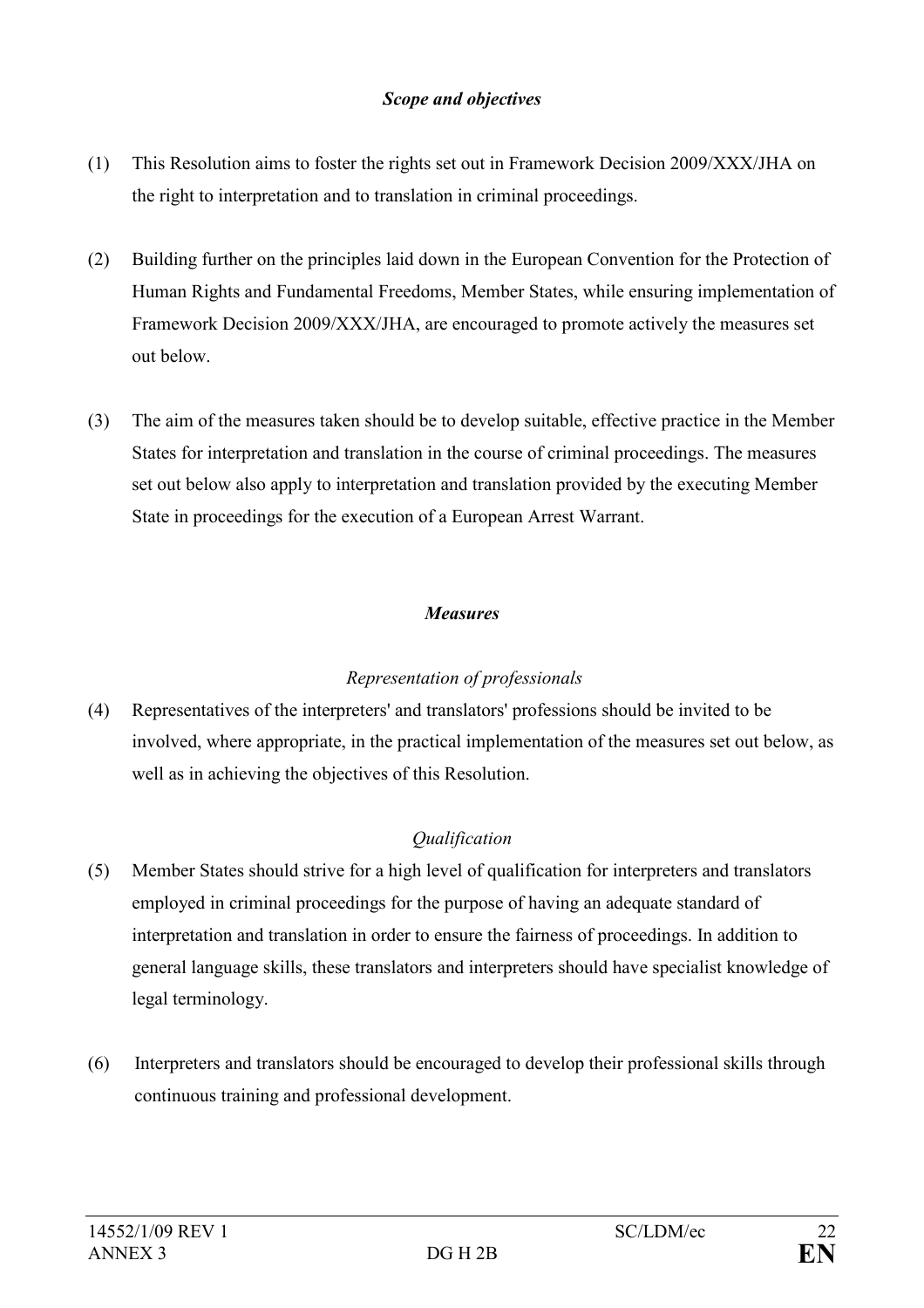- (7) The qualification of interpreters and translators employed in criminal proceedings should be verified by a formal degree or any similar proof of proficiency, for example through accreditation or certification, in the language concerned.
- (8) Member States should strive for a high level of qualification for interpreters assisting suspected or accused persons with a hearing impediment.
- (9) It should be verified that interpreters and translators employed in criminal proceedings are persons of integrity.

## Training

(10) Without prejudice to judicial independence or different judicial organisations in the European Union, Member States should encourage those responsible for the training of judges, prosecutors and judicial staff involved in criminal proceedings to give special attention to the particularities of communicating with the assistance of an interpreter so as to ensure efficient and effective communication.

# Registration

- (11) Member States should ensure that there is a national register, or registers, of qualified interpreters and translators to be employed in criminal proceedings.
- (12) The register or registers should be kept up to date so as to reflect, inter alia, the status of the interpreter's or translator's qualifications, without prejudice to the application of rules on the protection of individuals with regard to the processing of personal data.
- (13) Member States are encouraged to make their national registers accessible to competent authorities of other Member States.